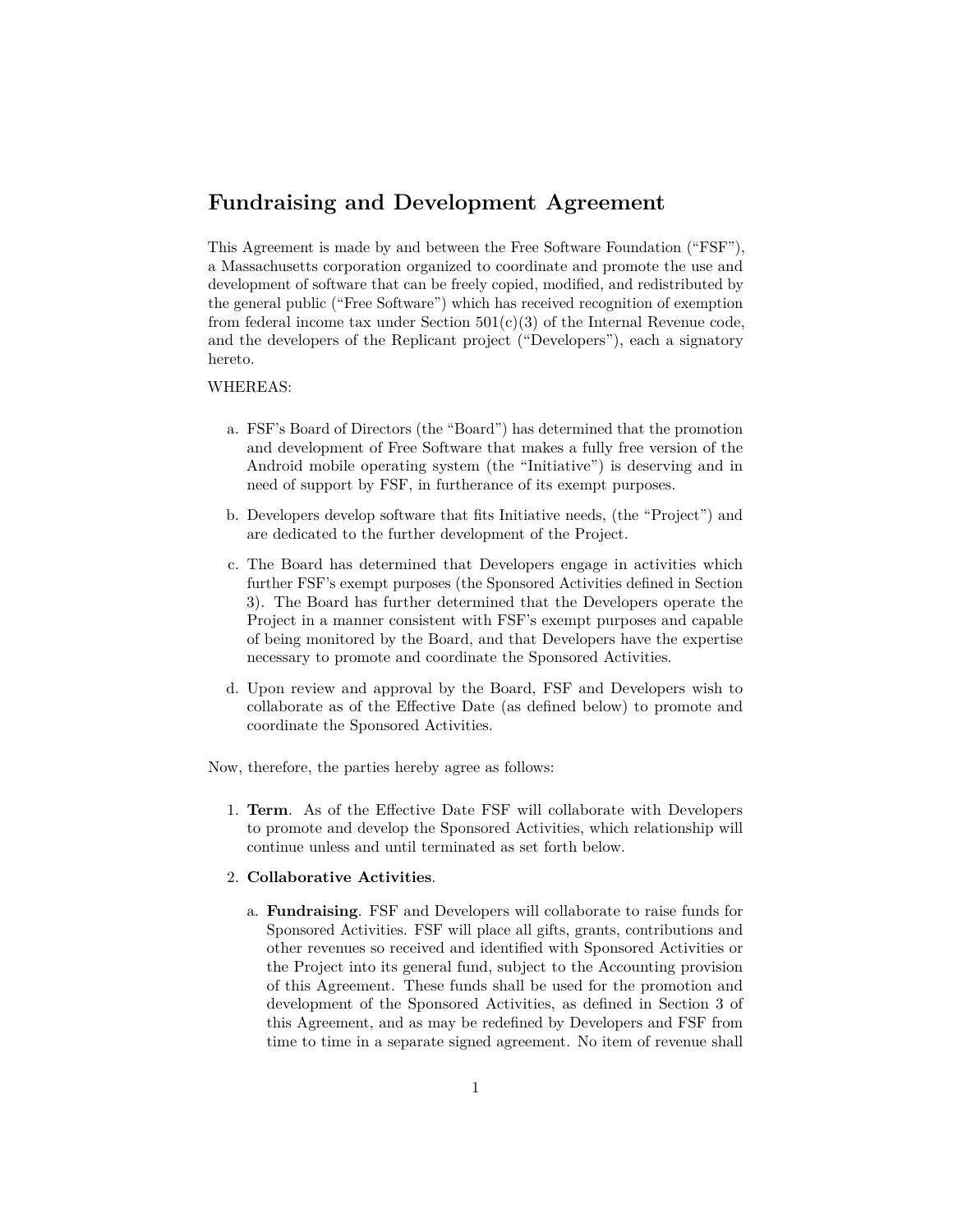be earmarked for use in any attempt to influence legislation within the meaning of IRC Section  $501(c)(3)$  and no portion of the assets shall be used to participate or intervene in any political campaign on behalf or in opposition to any candidate for public office, to induce or encourage violations of law or public policy, to cause any private inurement or improper private benefit to occur, nor to take any other action inconsistent with IRC Section  $501(c)(3)$ . No agreement, oral or written, contrary to the preceding shall be made between Developers and any revenue source. Besides the requirement that the funds be spent in furtherance of the Sponsored Activities, as subject to the provisions of this Agreement, no donations containing donor imposed restrictions will be accepted by FSF pursuant to this Agreement. FSF must approve all fundraising materials prior to their use by Developers.

- b. **Use of Funds**. FSF will consult with Developers concerning the use of any part of the Initiative Fund. However, subject to the terms of this Agreement, FSF retains sole right to spend the Initiative Fund in furtherance of its exempt purposes[, subject to any donor restrictions]. Developers understand and agree that they shall have no recourse should the funds be expended in a manner inconsistent with their expectations. No funds will be disbursed directly to the Developers under this Agreement, except, as reviewed and approved by FSF, as payment for services performed subject to a written agreement in furtherance of the Sponsored Activities or as reimbursement for funds expended in furtherance of the Sponsored Activities. Unless authorized by a written amendment to this Agreement, signed by both parties, the Initiative Fund shall not be used to pay for software or software development services.
- c. **Accounting**. As of the Effective Date, FSF will keep records of all money raised for the Sponsored Activities, including records of disbursements in furtherance of the Sponsored Activities (the "Initiative Fund").
- d. **Reporting**. Developers shall notify FSF within 30 days of any change in Developers' legal or tax status.
- 3. **Sponsored Activities**. "Sponsored Activities" include: development, promotion, infrastructure for, and education about, the Initiative.
- 4. **Representation With FSF**. The Developers, each a signatory hereto, shall appoint, by majority vote, a single individual to communicate with FSF (the "Representative") and shall notify the FSF promptly following the appointment of a new Representative or the addition or removal of any Developer. In the event that a Developer is added to this Agreement, Developers shall ensure that he or she receives and reads a copy of this Agreement. Developers may be added or substracted from this agreement by majority vote. The Representative will have the authority to instruct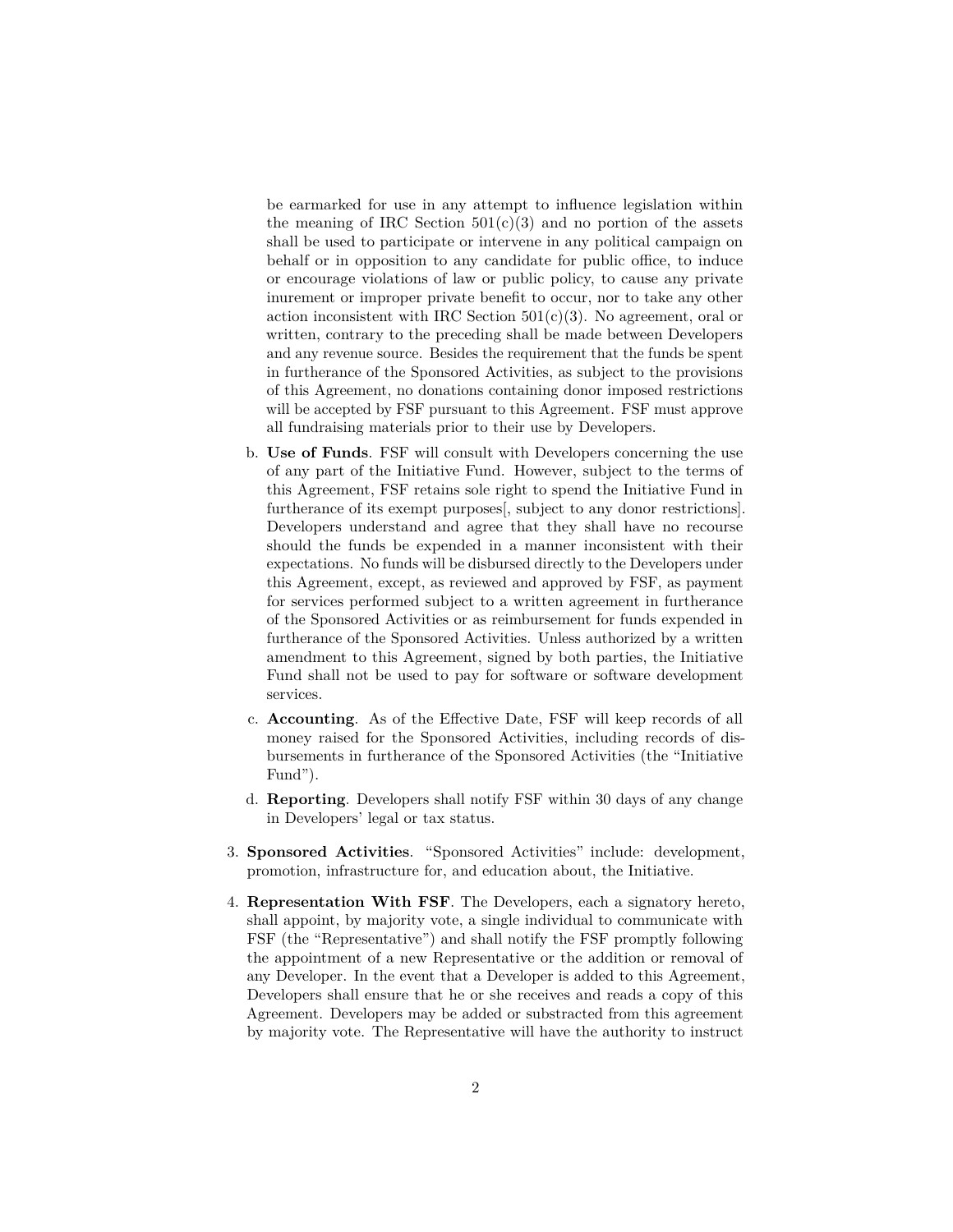FSF on the Developers' behalf on all matters. The initial Representative shall be Denis Carikli. This section may be modified by a majority vote of the Developers, with the consent of FSF, such consent not to be unreasonably withheld. If for any reason the Developers become unreachable or unresponsive for a period of six months, the Agreement will terminate in accordance with § 7(d) of this Agreement.

- 5. **Fees**. An administrative charge of 10% of the gross revenue collected by the Initiative Fund will be deducted by FSF to defray FSF's costs in administering the Initiative.
- 6. **No Agency**. Nothing in this Agreement shall constitute the naming of Developers as an agent or legal representative of FSF. This Agreement shall not be deemed to create any relationship of agency, partnership, or joint venture between the parties. Developers shall make no such representation to anyone. Developers shall undertake no activities for or in the name of FSF without prior agreement by the parties.
- 7. **Termination**. Either party may terminate this Agreement on 60 days' notice subject to the following understandings:
	- a. **Notice and Successor Search**. Either party may terminate this Agreement on 60 days' written notice to the other party, so long as a Successor can be found that meets the following requirements:
		- i. the Successor is another nonprofit corporation which is tax-exempt under IRC Section  $501(c)(3)$ ,
		- ii. the Successor is not classified as a private foundation under Section 509(a),
		- iii. the Successor must, in the sole discretion of the Board, be willing and able to oversee the promotion and development of the Sponsored Activities, and
		- iv. the Successor is approved in writing by both parties by the end of the 60-day period, such approval not to be unreasonably withheld.
	- b. **Additional Search Periods**. If the parties cannot agree on a Successor to sponsor the Sponsored Activities, the parties shall have an additional 60 days to find a Successor. Upon written agreement of the parties, the parties shall have further additional periods in which to find a Successor. Such periods will be of a duration agreed to by the parties.
	- c. **Transfer to a Successor**. If a Successor is found, the balance of assets in the Initiative Fund together with any other assets held or liabilities incurred by the FSF in connection with Sponsored Activities, shall be transferred to the Successor by the end of the notice period or any extension thereof, subject to the approval of any third parties that may be required. If Developers has formed a new organization qualified as a Successor as set forth in this Section, such organization shall be eligible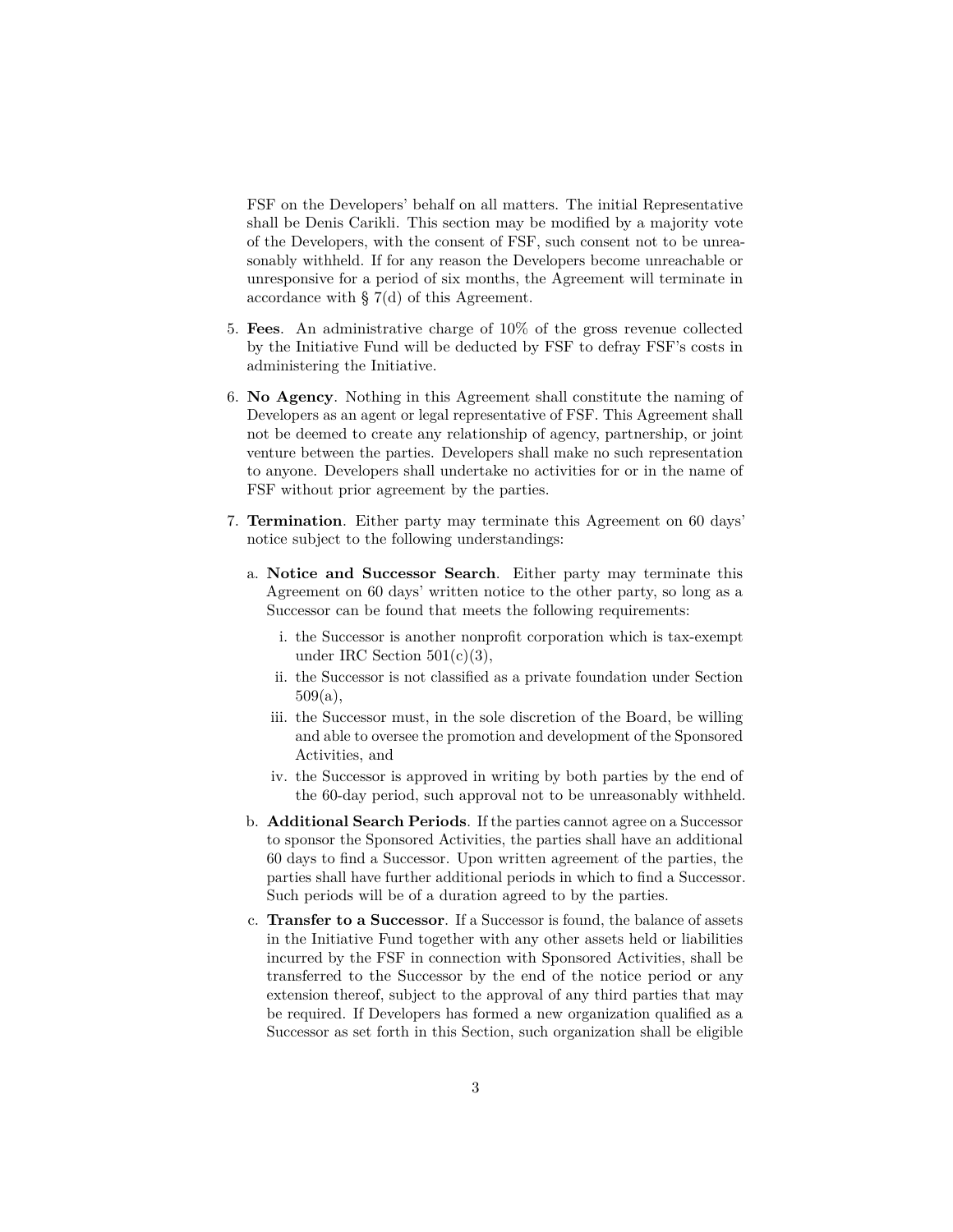to receive all such assets and liabilities so long as such organization has received a determination letter from the Internal Revenue Service, indicating that such qualifications have been met, no later than the end of the notice period or any extension thereof.

- d. **Termination Without a Successor**. If no Successor is found, FSF may dispose of the Initiative Fund and associated liabilities in any manner consistent with applicable tax and charitable trust laws.
- 8. **Miscellaneous**. Each provision of this Agreement shall be separately enforceable, and the invalidity of one provision shall not affect the validity or enforceability of any other provision. This Agreement shall be interpreted and construed in accordance with the laws of the Commonwealth of Massachusetts. This Agreement constitutes the only agreement, and supersedes all prior agreements and understandings, both written and oral, among the parties with respect to the subject matter hereof. This Agreement may not be amended or modified, except in writing and signed by all parties to this Agreement.
- 9. **Counterparts / Facsimile**. This Agreement may be executed in two or more counterparts, each of which shall constitute an original, but all of which, when together, shall constitute but one and the same instrument, and shall become effective when one or more counterparts have been signed by each party and delivered to the other party. In lieu of the original, a facsimile transmission or copy of the original shall be as effective and enforceable as the original.

In witness whererof, the parties have executed this Agreement effective on the

day of

- Denis Carikli
- Paul Kocialkowski

By:

Date:

<sup>, 2013 (</sup>the "Effective Date").